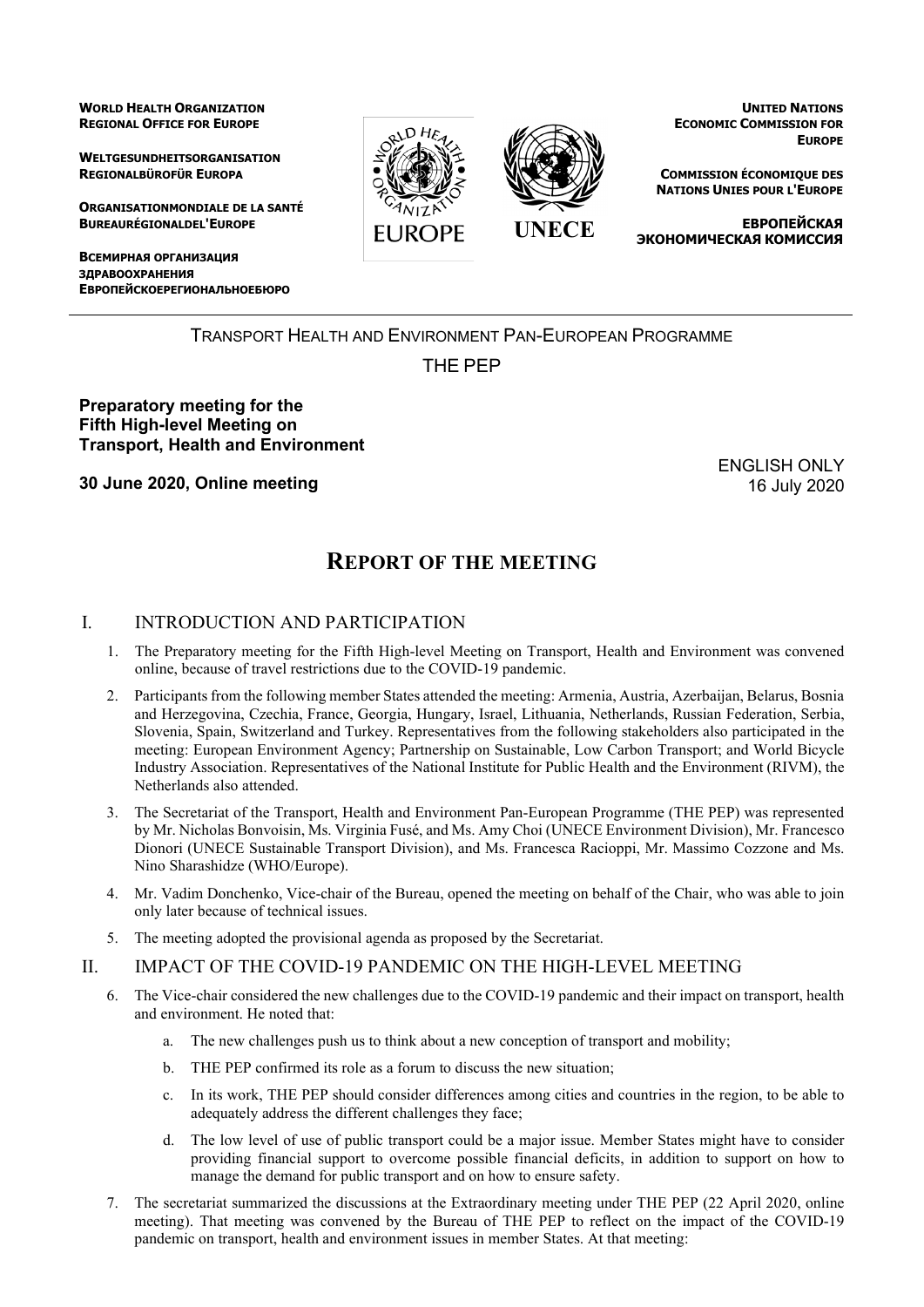- a. Delegates from Austria, host country of the Fifth High-level Meeting on Transport, Health and Environment, announced that they had decided to ask to THE PEP Bureau and Steering Committee to postpone the High-level Meeting to 2021;
- b. Participants welcomed the initiative to develop Green and Healthy Sustainable Transport Principles. A task force, which was to meet every month, was to deliver its output by the eighteenth session of the Steering Committee (25-27 November 2020).
- 8. The Chair summarized the discussion that followed in the present meeting and highlighted that:
	- In some countries, the rate of active mobility increased. Vienna recorded an increase of up to 45 percent in the number of cyclists in selected counting stations during the lockdown and soon afterwards. In Switzerland, there were similar positive experiences in urban areas;
	- b. Member States needed to be aware that public transport might need increased funding or to receive public support. Issues faced by the sector included the public's safety concerns. Public transport users might have to avoid traveling during peak hours and privilege home deliveries;
	- c. An increase of digitalization allowed many workers to work remotely during the pandemic. Should this trend continue after the pandemic, the new working method could reduce travel needs for commuting or for short meetings;
	- d. Identifying a new balance in the use of different modes of transport was important. Increasing active mobility to relieve the burden on public transport, working remotely and, in the longer term, integrating transport planning and land-use planning could be solutions. Further discussions on how to reach a new balance could benefit from the identification of which expertise was needed.

*Effects on the outcome of the High-level Meeting*

### **THE PEP facts and figures brochure**

- 9. Representatives of RIVM presented an overview of the preparation of the brochure on THE PEP facts and figures and a draft outline of the document. They informed participants that:
	- An annotated version of the document was to be sent to the secretariat by 7 August 2020 to allow submission as an official document. The month of July was to be used to gather data, and representatives of member States and stakeholders were invited to contact RIVM or the secretariat to provide data or names of experts;
	- b. An additional meeting was to be organized in September 2020 to discuss the indicators and data identified by then;
	- c. One of the issues faced by RIVM was data availability, especially for some of the themes or challenges identified in the draft declaration. The availability of data covering the entire UNECE region in an even manner was also an issue, with member States in the European Union having more data available.
- 10. Participants concluded the following:
	- a. The entire UNECE region needed to be represented in the data in the brochure. A solution could be using more effectively "indirect" indicators, for instance using transport indicators, usually more available, to infer the impact on the environment;
	- b. One of the conclusions of the work to prepare the brochure could be that more needs to be done on data collection and data availability on transport, health and environment. A political commitment that data are needed could be obtained at the High-level Meeting. The Chair and Vice-chairs would work with the secretariat to identify how to include this aspect in the draft declaration;
	- c. Participants were to provide a feedback on the draft outline of the brochure through the secretariat by 10 July 2020.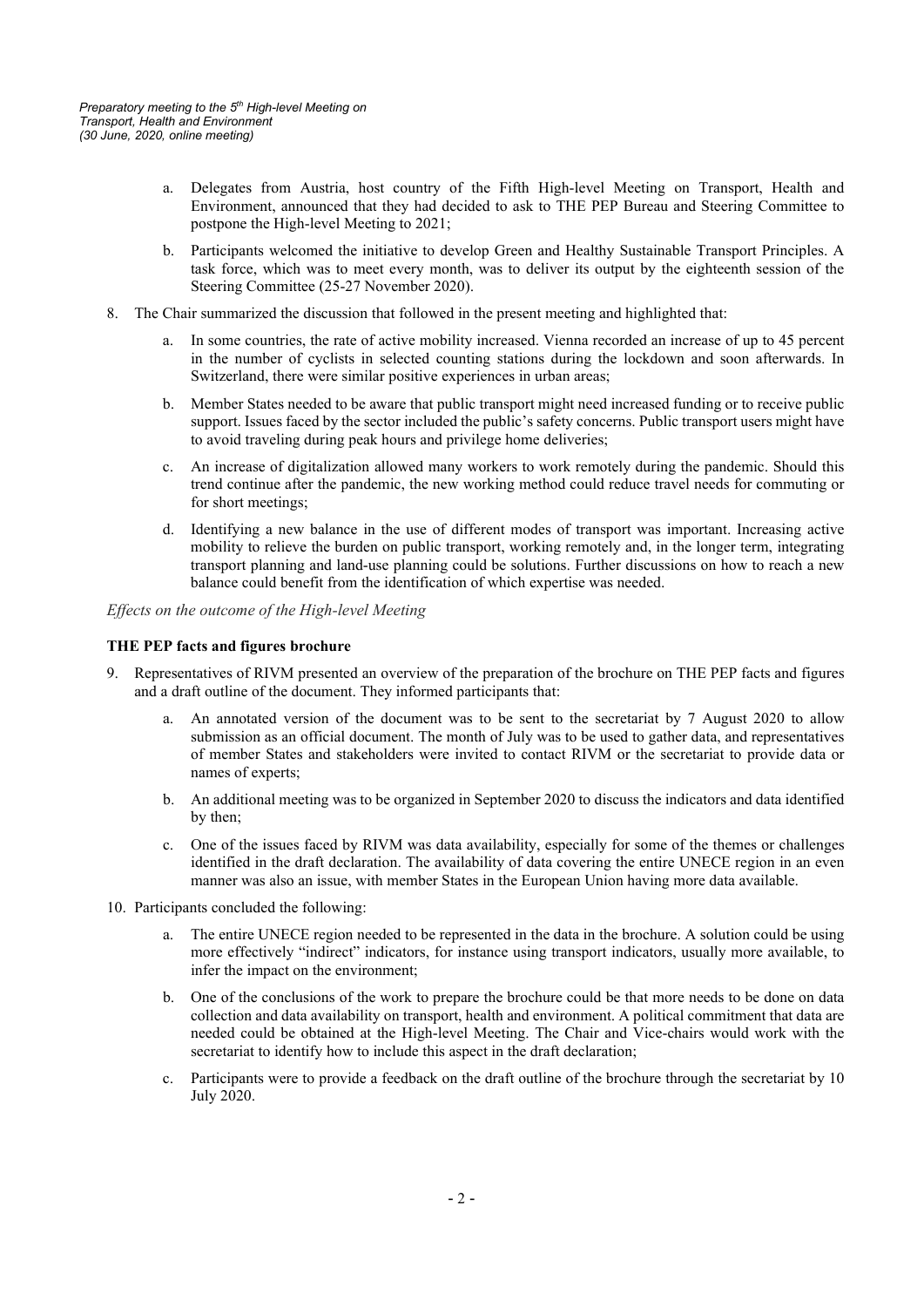### **Green and Healthy Sustainable Transport Principles**

- 11. The secretariat recalled the decision by participants at the extraordinary meeting on 22 April to establish a task force working on Green and Healthy Sustainable Transport Principles. The task force had been meeting monthly since its establishment and elaborated terms of reference and the content outline of the Principles. The Principles were to be followed by an implementation plan, that would need to be created should the Principles be adopted by the Fifth High-level Meeting. Capacity-building activities might be a part of the implementation plan. The task force foresaw presenting the draft Principles at the eighteenth session of the Steering Committee in November.
- 12. Participants thanked the secretariat and expressed appreciation for the work of the task force so far and the interest that it had created. They also recommended to keep in mind the economic framework that will influence the transport sector in the short- to medium-term.

### **Work within the Partnerships**

- 13. Representatives of France and the Russian Federation reported on the Partnership on transport planning and landuse planning.
- 14. Including the impact of the pandemic in the Handbook on Sustainable Transport and Urban Planning, prepared under the Partnership for the Fifth High-level Meeting, was no longer possible as the publication had reached the printing stage. Participants agreed that:
	- a. Many issues raised during the period of the pandemic were already included in the handbook;
	- b. The handbook included many examples of success stories of integrating land-use and transport planning. The examples confirm the importance for an interface between transport planning and land-use planning;
	- c. The draft declaration should reflect the positive effects of the examples given in the handbook.
- 15. The Partnership's leaders also informed participants that the training programme and exchange between a Russian and a French university had been interrupted because of the pandemic.
- 16. Representatives of Austria updated participants on the Partnership on cycling. The pan-European Master Plan for Cycling Promotion was to be updated including a new chapter on the role of cycling during pandemic crisis. The chapter would be based on experiences from cities, regions and countries. Partnership's members were also to update the Toolbox of actions for cycling promotion, on the basis of available experience from the countries in the pan-European Region. These updates will be discussed during the virtual meeting of the Partnership on 14 September 2020 and discussed during the eighteenth meeting of the Steering Committee Meeting.
- 17. Representatives from Austria reported that they were to start work on sustainable tourism along the Danube River, as a continuation of the work in the Transdanube Partnership. The aim was to collect Danube travel stories along European Union-certified routes on different topics and themes. In doing so, small businesses along the routes identified would be engaged. As the target was sustainable tourism and not mass tourism, the Partnership's leaders hoped that the work could start soon, despite the pandemic. THE PEP was to be involved as much as possible.
- 18. The representative of Switzerland recommended including a Swiss network in the work on tourism along the Danube River. The network, Schweizmobil,<sup>[1](#page-2-0)</sup> was using electronic tools to promote sustainable transport.

## III. PREPARATIONS FOR THE FIFTH HIGH-LEVEL MEETING ON TRANSPORT, HEALTH AND ENVIRONMENT

- 19. Participants considered how to re-focus the programme and output of the High-level Meeting in view of the discussions reported above.
- 20. Dates and the format of the meeting were also discussed. Participants discussed that:
	- a. The High-level Meeting would preferably take place in person. However, to avoid losing momentum, it could also be organized online;

<span id="page-2-0"></span><sup>1</sup> https://www.schweizmobil.ch/en/summer.html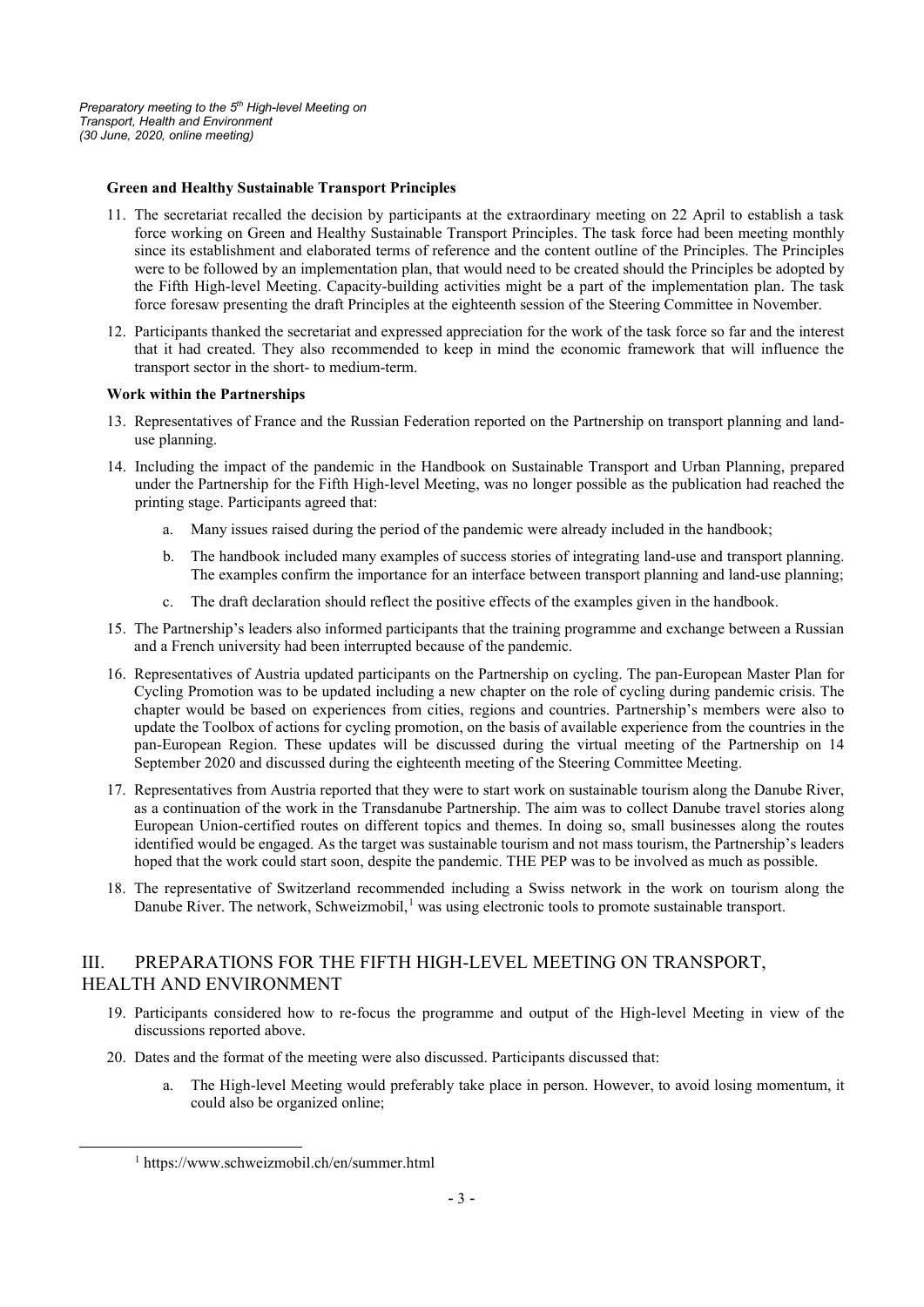- b. Organizing the High-level Meeting online would change the nature of the meeting, making it more formalistic. This format would also prevent brainstorming, which can lead to innovations and new initiatives. Interpretation could also be an issue.
- 21. The Austrian delegation informed the participants that they had scheduled an internal meeting to discuss dates and formats. Focal points could expect, at the latest by the meeting of the Steering Committee, new dates to be announced.

#### *Outcomes of the High-level Meeting*

#### **Draft declaration**

- 22. The secretariat presented pending issues in the draft declaration:
	- The list of challenges in the preamble (items (a) to (i) of the third preambular paragraph) needed to be finalized and validated;
	- b. Reflections from the COVID-19 pandemic could be inserted in the preamble and reference added to resilience. Furthermore, member States could discuss how to include the draft Principles in the body of the declaration or as one of the annexes;
	- c. In paragraph 1, the word "ambitious" was in square brackets. Member States could discuss whether to retain it, also considering that in other languages it has a less positive nuance;
	- d. Paragraph 2 (f), which was in square brackets, starts with a wording that is less direct and clear than the other paragraphs. Member States might wish to consider and re-formulate the paragraph;
	- e. Paragraph 4, about a legal instrument on THE PEP, was presented in three versions. The first was a proposal from the secretariat, the second an amendment supported by France, North Macedonia and Switzerland, and the third, an alternative amendment proposed by the Russian Federation. Member States were to indicate which wording to use;
	- f. In paragraph 17 (c) there is the phrase "including the setting of national targets" in square brackets. Member States were to take a decision on whether it should be included;
	- g. Annex I would need to be revised to reflect the list of challenges included in the preamble.
- 23. Participants considered that the Principles needed to be reflected in the draft declaration. The Chair suggested to re-shape the declaration so that it addressed the Principles and the new challenges, while also suggesting solutions. The secretariat, the Chair and Vice-chairs and the drafting group were to elaborate a new draft.
- 24. If the draft declaration was not ready in English by the submission date for official documents, it might be translated with extra-budgetary resources and submitted in the three official languages.
- 25. The secretariat presented the results of a non-exhaustive overview of legal instruments related to transport, health and environment. The Steering Committee requested the secretariat to:
	- a. Verify whether any new legally binding instrument had been elaborated or entered into force since the last study under THE PEP;
	- b. Assess whether there is a basis for the High-level Meeting to mandate a group of legal experts to undertake deeper research and propose the content for a potential legal instrument under THE PEP.
- 26. The participants appreciated the presentation. They agreed that the formulation supported by the Russian Federation of the paragraph in the draft declaration could be retained.
- 27. Participants decided that the drafting group responsible for the draft declaration should meet to discuss a reformulation of the document.

#### **Draft workplan for 2021-2026.**

- 28. The secretariat presented the draft workplan for 2021-2026 updated to include the changes in the timing of the High-level Meeting and the work on the Principles.
- 29. The participants agreed that: